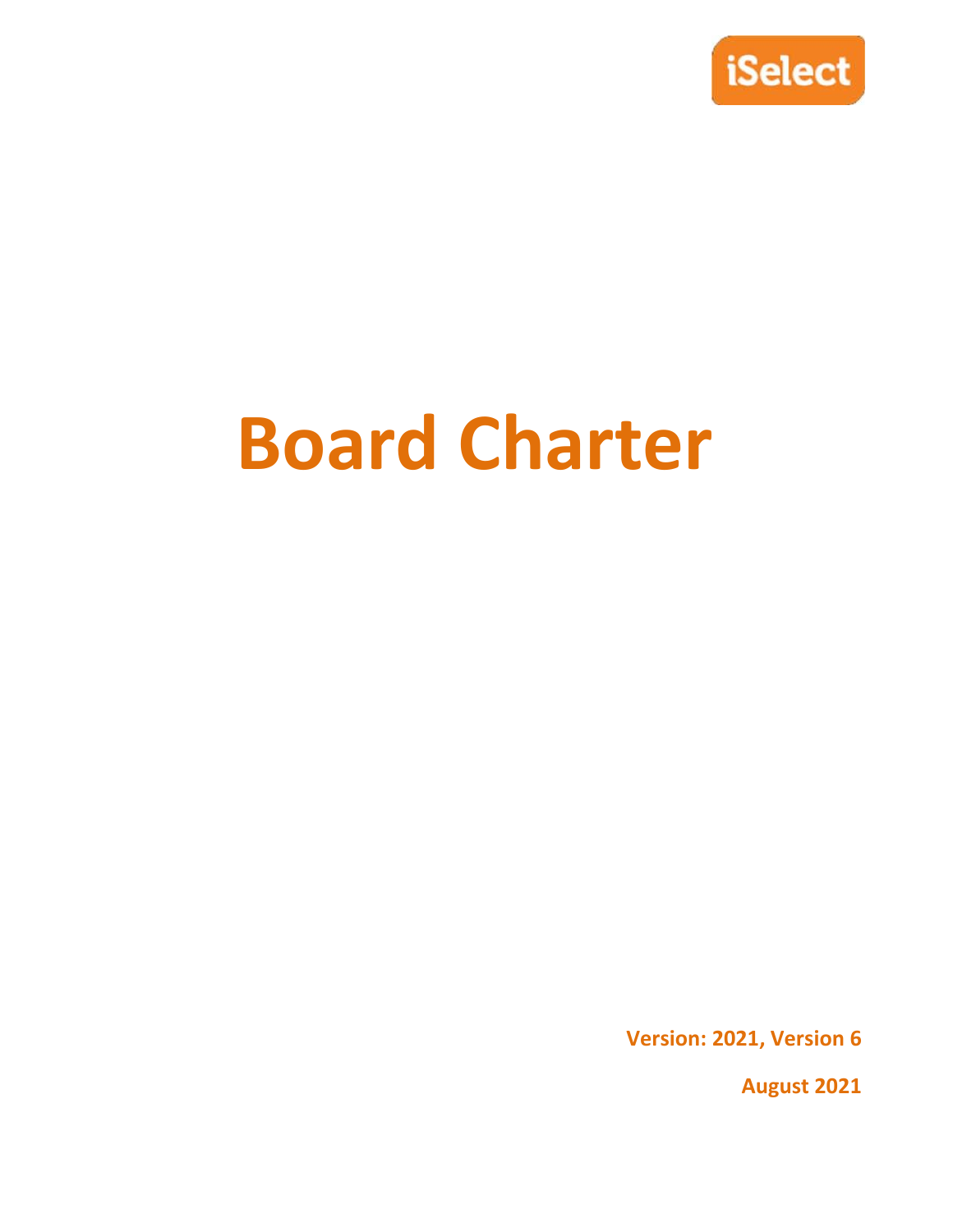# **Document Control**

# 1.1. Purpose

The Board Charter sets out the functions and operations of the Board of Directors of iSelect.

# **Charter information**

| <b>Charter contact:</b> | Company Secretary | Charter owner:         | Board          |
|-------------------------|-------------------|------------------------|----------------|
| Approval date:          | 19 August 2021    | <b>Effective date:</b> | 19 August 2021 |
| Review period:          | Annual            | Next review date:      | August 2022    |

#### **Record keeping requirements**

Documents relating to this Policy will be retained for seven years after they have been superseded.

#### 1.4. Document history

| <b>Version</b> | Date approved   | <b>Author</b>                    | <b>Description</b>                                                                                                                   |
|----------------|-----------------|----------------------------------|--------------------------------------------------------------------------------------------------------------------------------------|
| v.1            | 7 May 2013      | <b>External Legal</b><br>Counsel | New charter created                                                                                                                  |
| V.2            | 24 August 2015  | Board                            | Update following periodic review                                                                                                     |
| V.3            | 10 October 2016 | Board                            | Update following periodic review                                                                                                     |
| V.4            | 7 December 2018 | Board                            | Update following periodic review                                                                                                     |
| v.5            | 24 August 2020  | Board                            | Update following the 4 <sup>th</sup> Edition Corporate<br>Governance Principles and Recommendations and<br>Amended ASX Listing Rules |
| V.6            | 19 August 2021  | Board                            | Update following periodic review                                                                                                     |

# **1.5. Definitions**

| <b>Term</b> | <b>Definition</b>                         |
|-------------|-------------------------------------------|
| <b>ASX</b>  | Means the Australian Securities Exchange. |
| Board       | Means the Board of Directors of iSelect.  |
| Company     | Means iSelect.                            |
| iSelect     | Means iSelect Limited (ACN 124 302 932).  |

#### **Related documents**

iSelect Constitution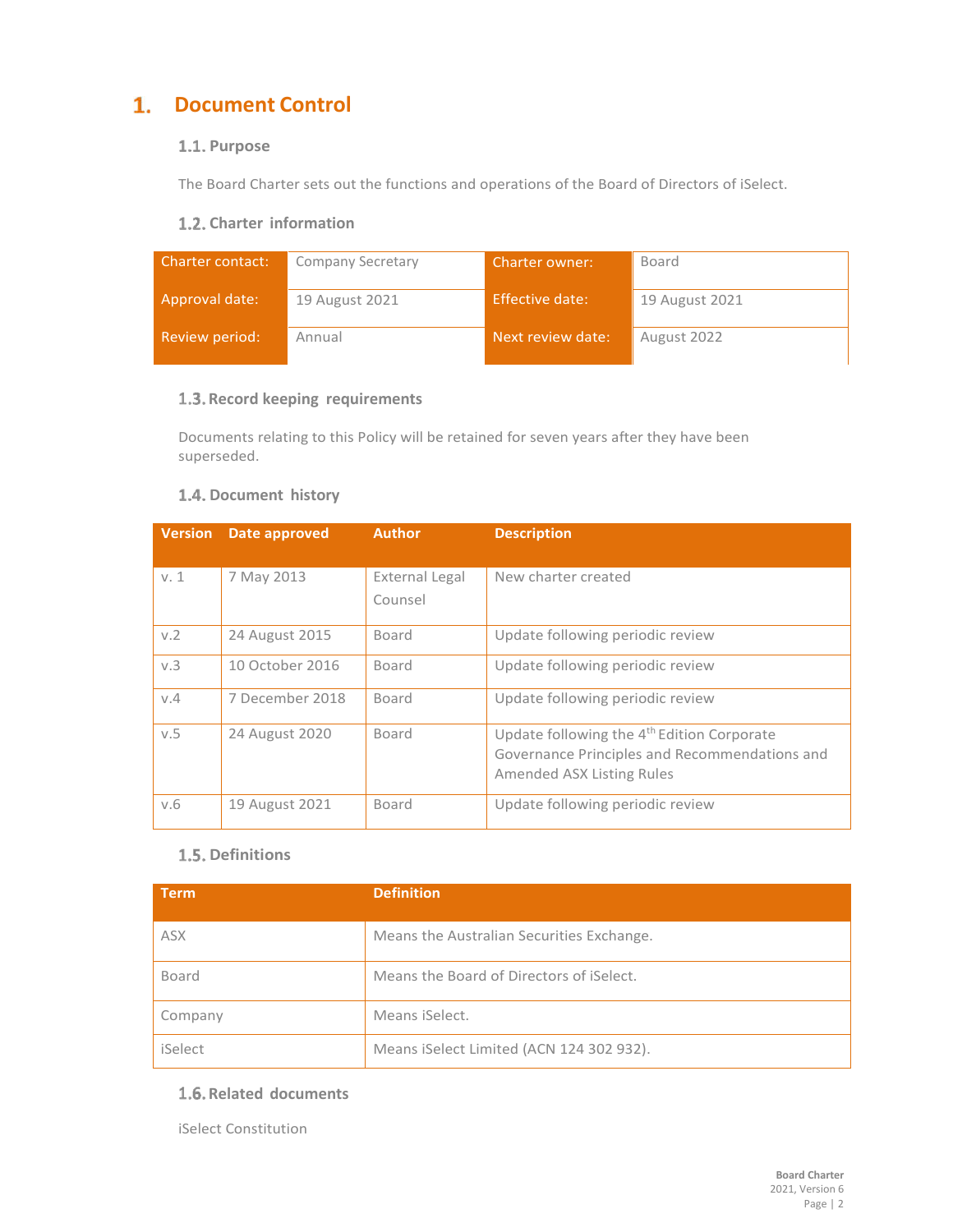# **Charter**

# **2.1.** Introduction

The Board Charter (Charter) outlines the manner in which the Board's constitutional powers and responsibilities will be exercised and discharged, having regard to principles of good governance and applicable laws.

The Charter includes an overview of the roles and responsibilities of the Board, the composition of the Board, the need for independence and other obligations of Directors.

The Board is appointed by shareholders and is accountable to those shareholders for the performance of iSelect.

The primary roles of the Board are to demonstrate leadership, good governance and provide overall strategic guidance and effective oversight of management in implementing iSelect's objectives.

# **Roles and responsibilities of theBoard**

The Board's roles and responsibilities include:

- a) defining iSelect's purpose and setting its strategic direction;
- b) approving and overseeing managements implementation of iSelect's strategic objectives, budgets, and business plans;
- c) approving iSelect's values and code of conduct, having regard to the desired culture within iSelect;
- d) approving the setting of, and monitoring progress in achieving the annual measurable objectives for achieving diversity;
- e) challenging management and holding them to account as required;
- f) reviewing operating information to understand at all times the state of health of the Company;
- g) considering management recommendations on proposed acquisitions, divestments, and significantcapitalexpenditure;
- h) considering management recommendations on capital management, the issue or allotment of equity, borrowings, and other financing proposals, guarantees of non-group liabilities, and restructures;
- i) monitoring the effectiveness of iSelect's governance practices, including reviewing, and updating of governance policies, practices and procedures as necessary;
- j) monitoring compliance with iSelect's continuous disclosure obligations;
- k) considering the social, ethical, and environmental impact ofiSelect's activities;
- l) monitoring internal governance including delegated authorities, and monitoring resources available to senior management; and
- m) communicating with shareholders and other stakeholders, at appropriate times, the results of, and developments in, the business operations of the Company and always in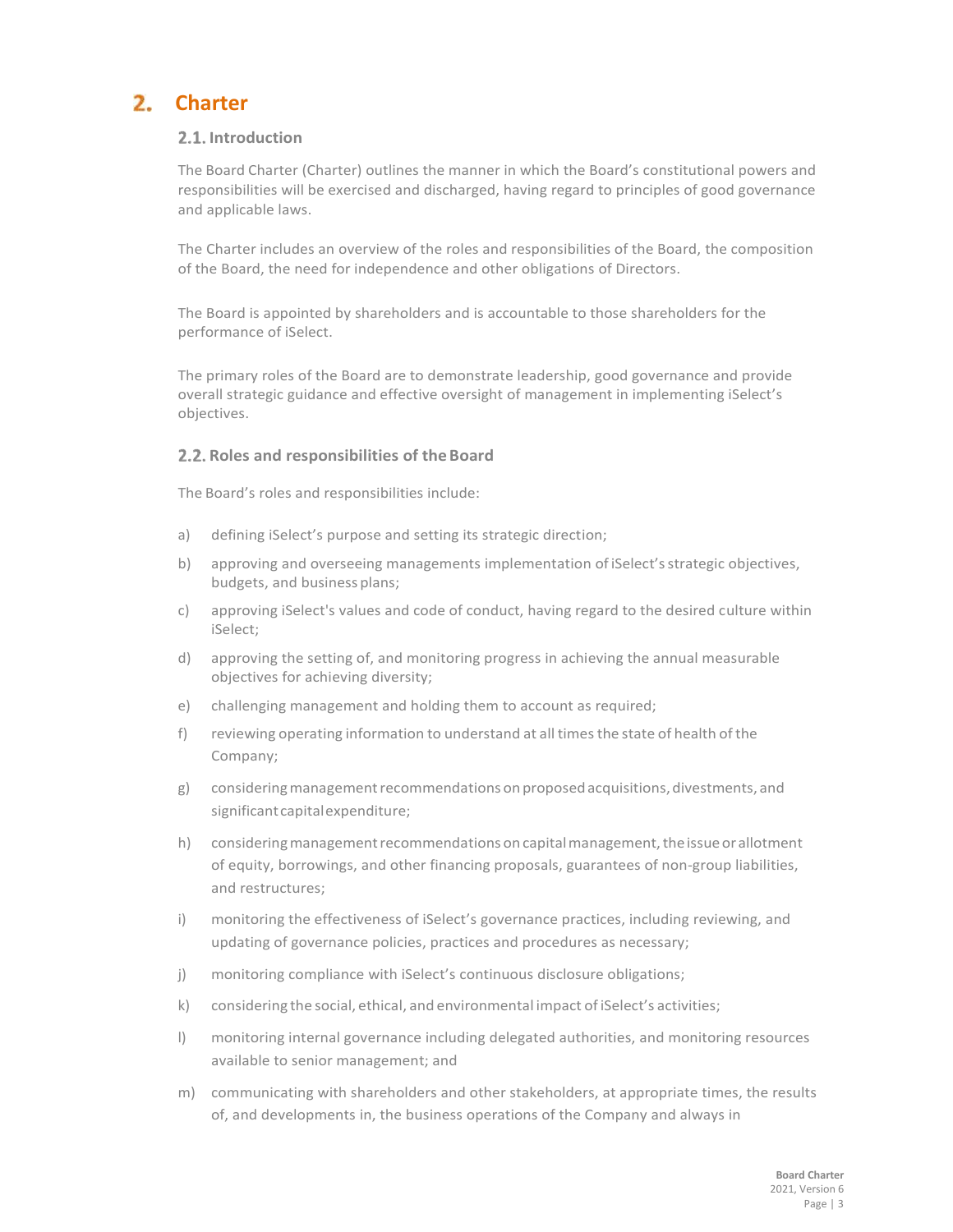compliance with the obligations contained in the ASX Listing Rules.

With the guidance of the Board's Remuneration Committee:

- a) approving the remuneration of the Chief Executive Officer and other members of senior management;
- b) approving the remuneration of Directors, within the aggregate amount approved by shareholders;
- c) approving superannuation arrangements, guidelines for employee share plans and remuneration incentive policies; and
- d) approving iSelect's remuneration framework and satisfying itself that the remuneration policies are aligned with iSelect's purpose, values, strategic objectives and itsrisk appetite.

With the guidance of the Board's Nominations Committee:

- a) appointing, evaluating, rewarding or removing the Chief Executive Officer, and approving appointments or removal of all other members of senior management, including the Chief FinancialOfficer and Company Secretary;
- b) reviewing succession planning for Directors and senior management;
- c) appointing the Chair of the Board; and
- d) monitoring the mix ofskills, experience, expertise, and diversity on the Board and, when necessary, appointing new Directors, for approval by shareholders.

With the guidance of the Audit and Risk Management Committee:

- a) setting the risk appetite within which the Board expects iSelect to operate;
- b) approving policies and overseeing the management of business and financial and nonfinancial risks (including foreign exchange and interest rate risks, enterprise risk and workplace health and safety risks);
- c) approving iSelect's risk management strategy and frameworks, and monitoring their effectiveness;
- d) ensuring that adequate procedures are in place to identify the principal risks of iSelect's business and monitoring the implementation of appropriate systemsto manage these risks (for both financial and non-financial risks) based on a risk management framework which is periodically reviewed;
- e) reviewing and monitoring processes and controls to maintain the integrity of risk management controls and reporting systems, accounting and financial records and corporate reporting including the external audit; and
- f) determining the Company's dividend policy, including the amount, and timing of any dividend payments; and approving financial results and reports for release and dividends to be paid to shareholders.

The functions listed are matters which the Board specifically reserves for itself and does not limit the Board's overall duties and responsibilities. The Board may delegate consideration to a Committee of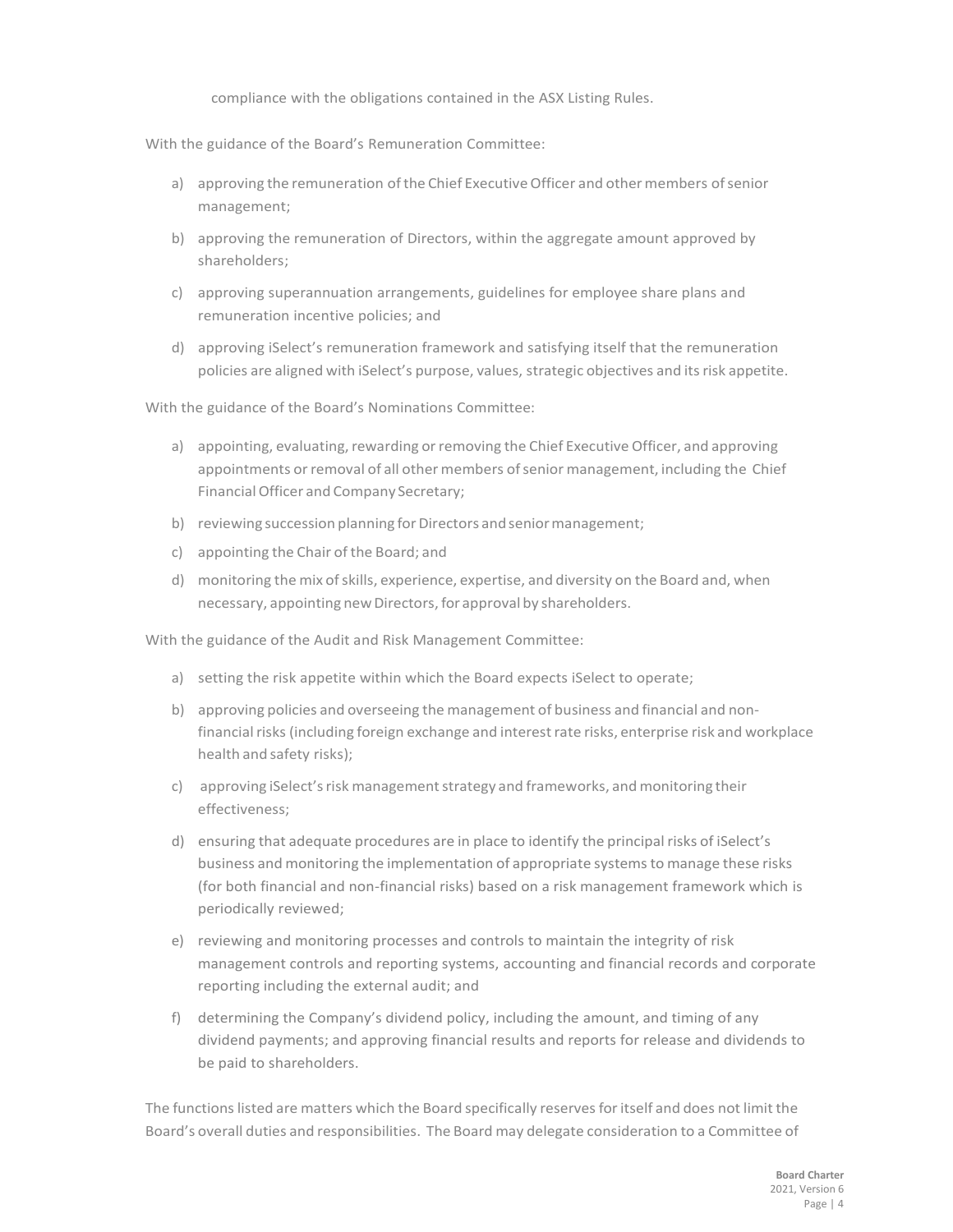the Board specifically constituted forthe relevant purpose.

#### **Delegation to management**

The Board delegates responsibility for the day-to-day management of iSelect to the Chief Executive Officer (CEO) and through the CEO to other members of senior management. The Board may impose specific limitations on the delegation of authority from time to time. The CEO is accountable to the Board for the exercise of this delegation, with the support of senior management and is required to report regularly to the Board on iSelect's operations. The Board has unrestricted access to management and iSelect's records and information, usually via the CEO or the Company Secretary.

#### **2.4. Board composition**

The Board aims, as far as practicable, to have a Board of Directors with a majority of Independent Non-Executive Directors and having the appropriate mix of skills, knowledge, experience and diversity relevant to iSelect's businesses and the Board's responsibilities.

In accordance with the Company's Constitution, the Board may comprise up to ten (10) individual Directors with a minimum of three (3). The Board, with the assistance of the Nominations Committee, shall regularly review the composition and performance of the Board.

#### **2.5. Appointment and re-election of Directors**

With guidance from the Nominations Committee and, where necessary, external consultants, the Board shall identify candidates with appropriate skills, knowledge, experience, and diversity in order to discharge its responsibilities and add value.

Appropriate checks to assess nominations of new Directors against a range of criteria are undertaken before a person's appointment as a Director including the candidate's background, experience, gender, professional skills, personal qualities and whether their skills and experience will complement the existing Board.

The criteria to assess nominations of new Directors is compared against the skill base of existing Directors, including what skills are required for the future strategy of iSelect, as determined by an agreed Board skills matrix.

Before appointment to the Board, candidates shall confirm that they will have sufficient time to meet their obligations to iSelect, in light of other commitments.

New Directors shall be provided with a formal letter of appointment setting out the terms and conditions of their appointment, together with a timetable of Board and Committee meetings scheduled by that time as well as other commitments, information on iSelect, and a copy of the Board Charter and relevant Company Policies. New Directors shall execute a Deed of Indemnity, Insurance and Access.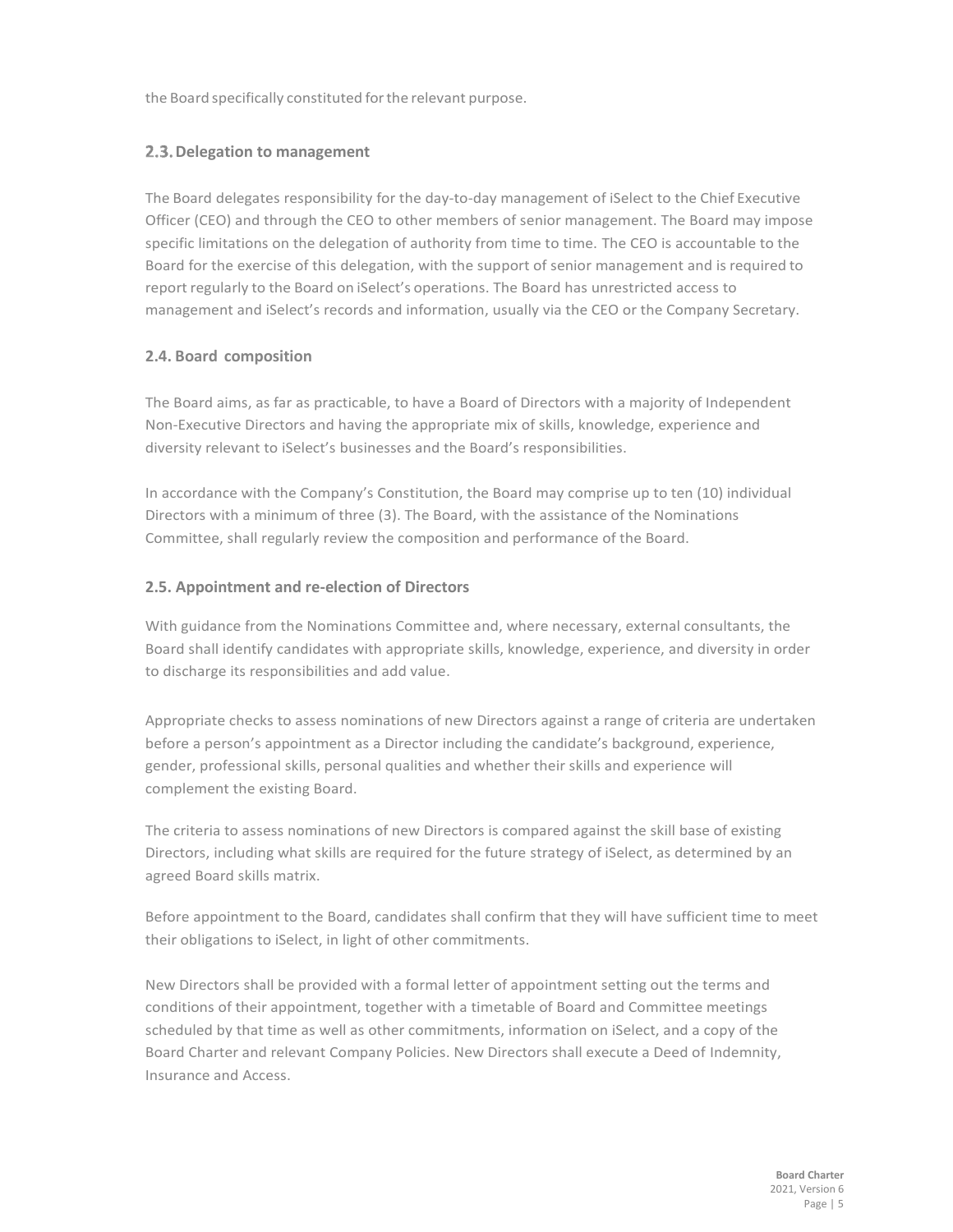All Directors (other than the Managing Director from time to time, if any) are subject to re-election by rotation at least every three years. Newly appointed Directors must seek election at the first annual general meeting (AGM) of shareholders following their appointment. Prior to each AGM, the Board is to determine whether it will recommend to shareholders that they vote in favour of the election or re-election (as the case may be) of each Director standing for election or re-election, having regard to any matters the Board considers relevant.

# **2.6. Chair**

The Chair shall be elected by the Board. The Chair's role includes:

- a) providing effective leadership to the Board;
- b) representing the views of the Board to the public;
- c) facilitating the effective contribution of all Directors;
- d) establishing the agenda for Board meetings in consultation with the Chief Executive Officer and Company Secretary;
- e) chairing regular Board meetings throughout the year, and ensuring that minutes of meetings accurately record decisionstaken; and
- f) promoting constructive and respectful relations between the Board and management.

# **2.7. Company Secretary**

The Board appoints and removes the Company Secretary. All Directors shall have direct access to the Company Secretary.

The Company Secretary shall be accountable directly to the Board through the Chair, on all matters to do with the proper functioning of the Board.

The Company Secretary is responsible for coordinating the timely completion and despatch of Board agendas and meeting materials, ensuring that the business at Board meetings is accurately captured in the minutes, communicating with regulatory bodies and ASX, and completing statutory and other filings.

#### **2.8. Induction and training**

Each Director is expected to participate in an induction program on appointment, and to undertake ongoing education and training to maintain the skills and knowledge required to perform their role effectively.

The Chair shall brief new Directors on their roles and responsibilities. New Directors shall also be briefed by the Chief Executive Officer and other members of senior management about iSelect, its structure, people, policies and culture, the industries in which it operates and business strategies and performance.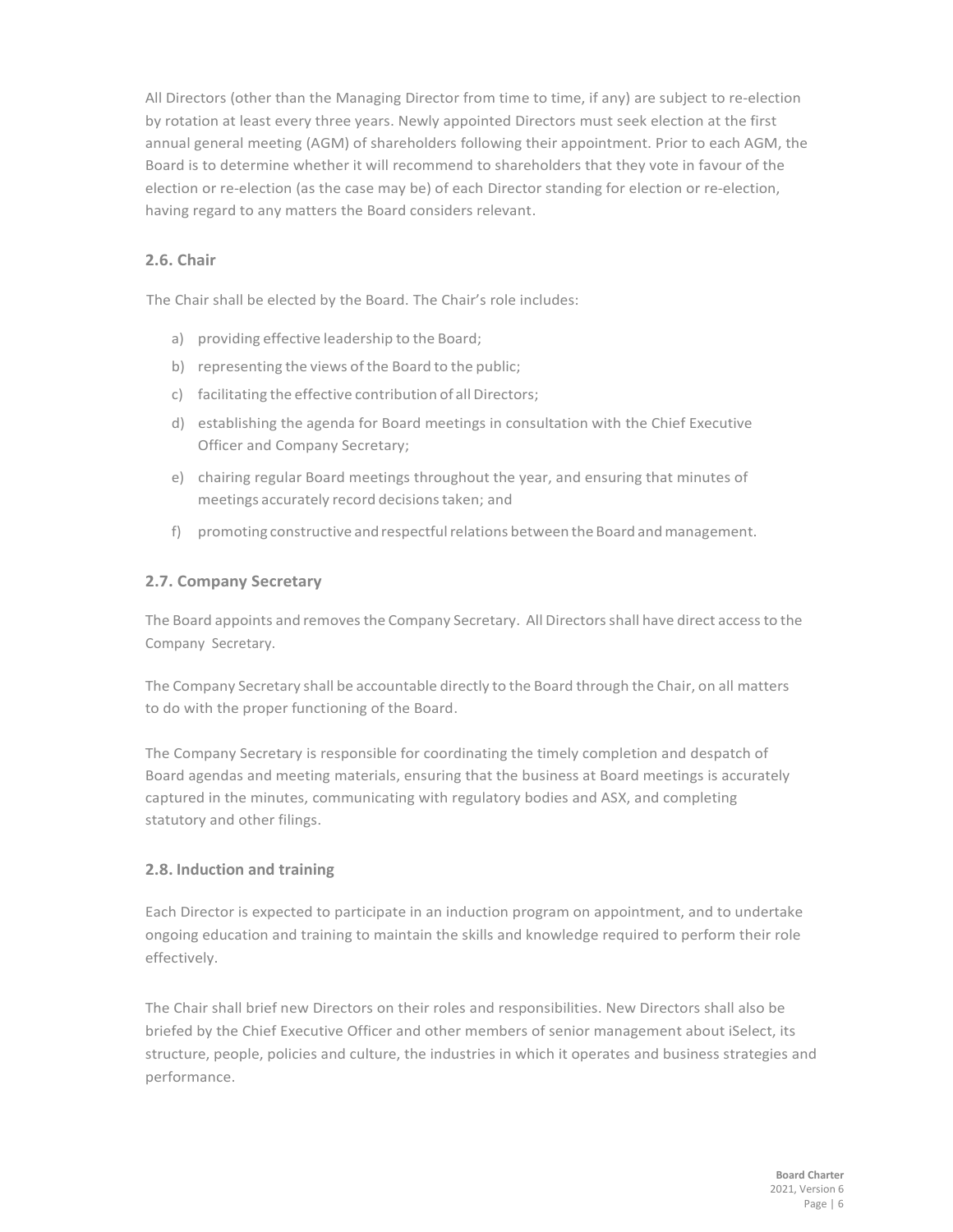Where necessary time is allocated at Board and Committee meetings for continuing education on significant issues facing the Company including new and emerging business and governance issues. This may include briefings by management and external consultants from time to time.

# **2.9. Board meetings**

The Board will meet regularly on such number of occasions per year as the Board deems appropriate. A meeting schedule is determined annually by the Board. Additional Board meetings may be convened if matters requiring immediate consideration arise between scheduled meetings.

Board meetings and proceedings are governed by the relevant provisions in the Company's Constitution.

Directors may attend Board meetings in person or participate by videoconference or other electronic means. The Board may invite such other persons to its meetings (or part thereof) as it considers necessary or appropriate.

Periodically, Non-executive Directors may meet without the Chief Executive Officer or senior management present, to review the performance of management generally and discuss other Non-executive Director related matters.

Board papers shall be distributed to Directors within a reasonable time before each meeting, except in urgent or exceptional circumstances.

# **Accesstoindependentadvice**

Each Director has the right to seek independent professional advice at iSelect's expense on matters arising in the course of their Board and committee duties, subject to the approval of the Chair. The Chair must report the Director's request at the following Board meeting. A copy of any such advice shall be provided to the Board except where this would result in unreasonable prejudice to the Director seeking the advice.

#### **2.11. Independence of Non-executive Directors**

The Board defines an independent Non-executive Director as a Non-executive Director who is not a member of management and has no interest, position or relationship that could materially interfere with, or could reasonably be perceived materially to interfere with the independent exercise of that Director's judgement. The Board considers thresholds of materiality for the purpose of determining 'independence' on a case-by-case basis, having regard to quantitative and qualitative principles.

When assessing the independent status of a Non-executive Director, the Board will consider a range of factors including whether the Director:

a) is, or has been, employed in an executive capacity by iSelect or any of its subsidiaries and there has not been a period of at least three years between ceasing such employment and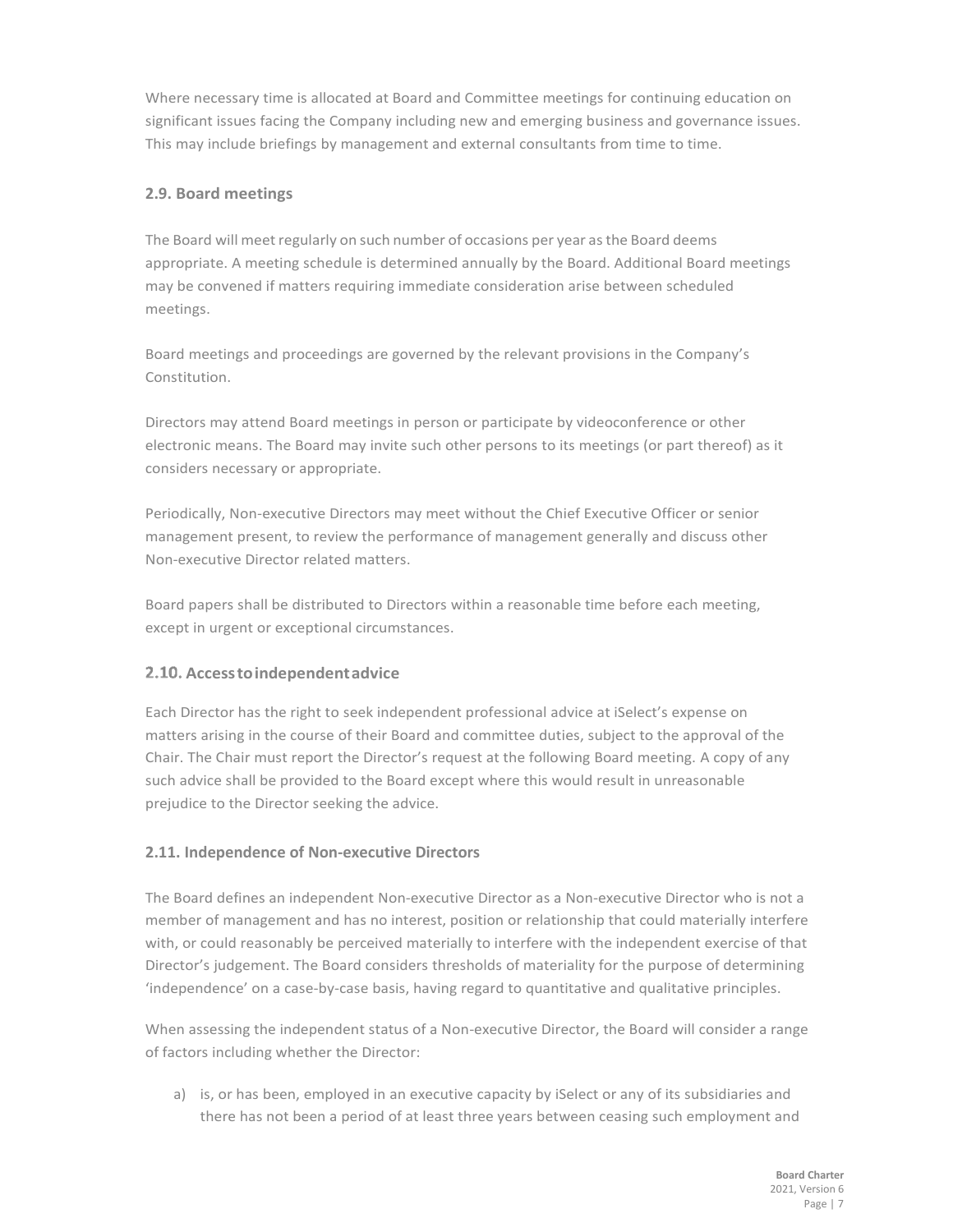serving on the Board;

- b) is, or has been, directly involved in the audit of iSelect or any of its subsidiaries;
- c) receives performance-based remuneration (including options or performance rights) from, or participates in an employee incentive scheme of iSelect;
- d) is, or has been, within the last three years, in a material business relationship (e.g. supplier, professional adviser, consultant or customer) with iSelect or any of its subsidiaries, or is an officer of, or otherwise associated with someone with such a relationship;
- e) is a substantial shareholder of iSelect, or an officer of, or otherwise associated directly with, a substantial shareholder of iSelect;
- f) is, represents, or is or has been within the last three years an officer of employee of, or professional adviser to a substantial holder;
- g) has close personal ties with any person who falls within any of the categories described above; or
- h) has been a Director of iSelect for such a period that their independence from management and substantial holders may have been compromised.

The Board may determine that a Non-executive Director is independent notwithstanding the existence of a relationship of the kind referred to above. However, the Board will state the reasons for making its determination in such a case.

If there is a change in a Non-executive Director's interests, positions or relationships that could bear upon their independence, the Non-executive Director must be promptly notify the Board.

The Board regularly assesses the independence of each Director and will disclose any changes to the ASX, as required by the ASX Listing Rules.

#### **2.12. Conflict of interest**

Directors must:

- a) disclose to the Board any actual or potential conflict or material personal interest which may exist or might reasonably be thought to exist as soon as it arises;
- b) take necessary and reasonable measures to try to resolve the conflict; and
- c) comply with the Corporation Act provisions on disclosing interests and restrictions on voting.

If a conflict exists, the Director concerned shall abstain from participating in any discussion or voting on matters in which they have a conflict or material personal interest, unless the other nonconflicted Directors pass a resolution that states that those Directors are satisfied that the interest should not disqualify the Director from participating or voting on the matter.